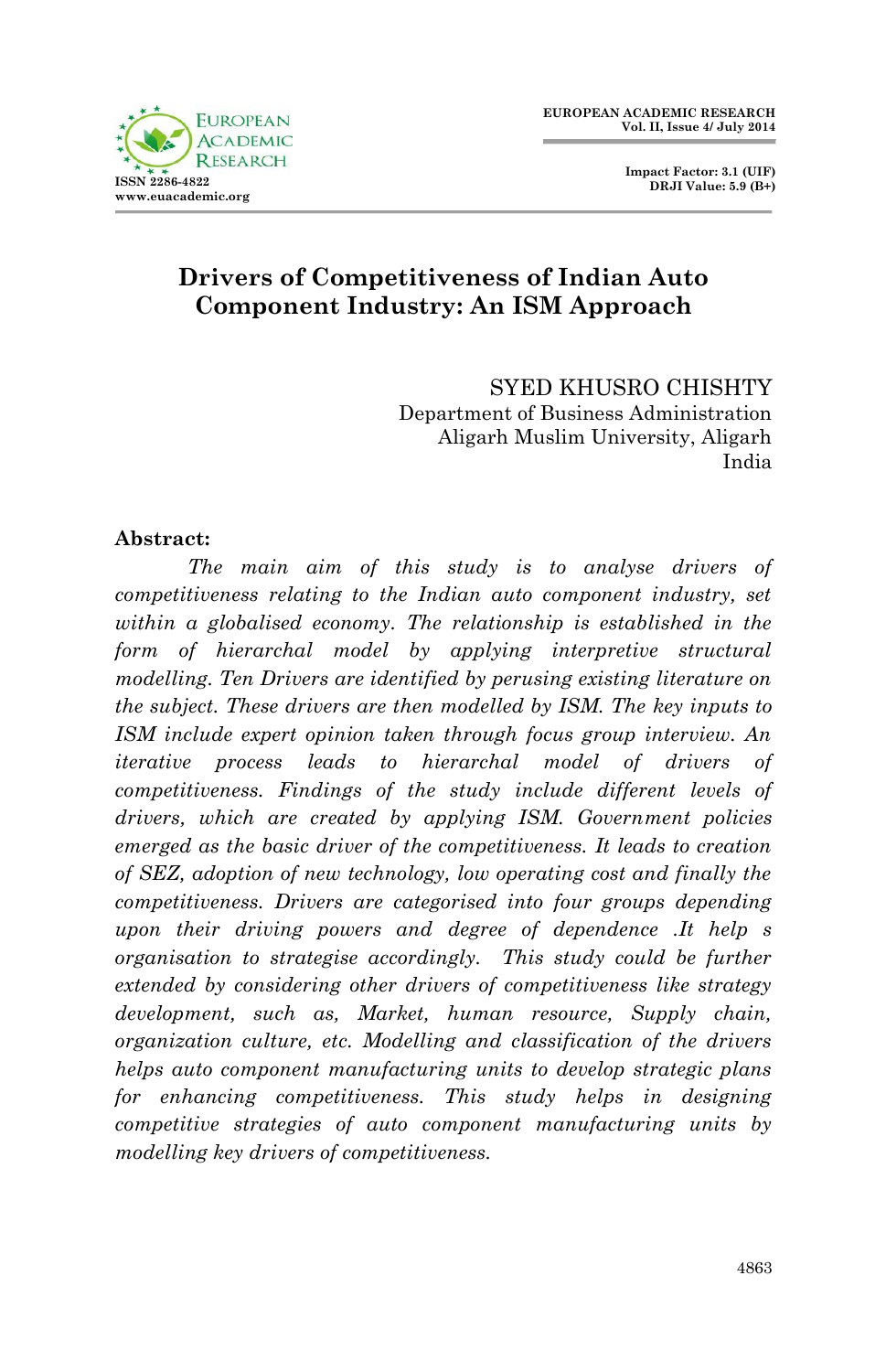**Key words:** Competitiveness, Indian auto components industry, Drivers, Technology adoption

# **1. Introduction**

The automotive Industry is globally one of the major industries and a key sector of the economy. Due to its deep forward and backward linkages, it has a strong multiplier effect and acts as one of the vital drivers of economic development. Indian auto component industry is flourishing its branches global and is close to a completion of success in the global competition. (Borgave and Chaudhri, 2011).

The auto industry comprising of automobile manufacturers and component manufacturers, is a major driver to improve the Indian economy contributing 6% of country's GDP in the financial year 2011-12. It provides direct and indirect employment to over 13.1 million people. In 2011-12, the total turnover of the automotive Industry stand at USD 73 billion and its contribution to the manufacturing GDP and the excise duty was 22% and 21% respectively (Lumx Industries limited, Annual Report, 2012).

International automobile manufactures see India as a manufacturing hub for auto components and are promptly ramping up the value of components they source from India due to the following factors:

- The cost competitiveness in terms of labour and raw material
- Its recognized manufacturing bases
- Fine quality of components manufactured in India (used as original components for vehicles made by General Motors, Mercedes, IVECO and Daewoo, among others).

The Indian auto component industry is one of the minority sectors in the economy that has a split global competitive advantage in terms of cost and quality. The value in sourcing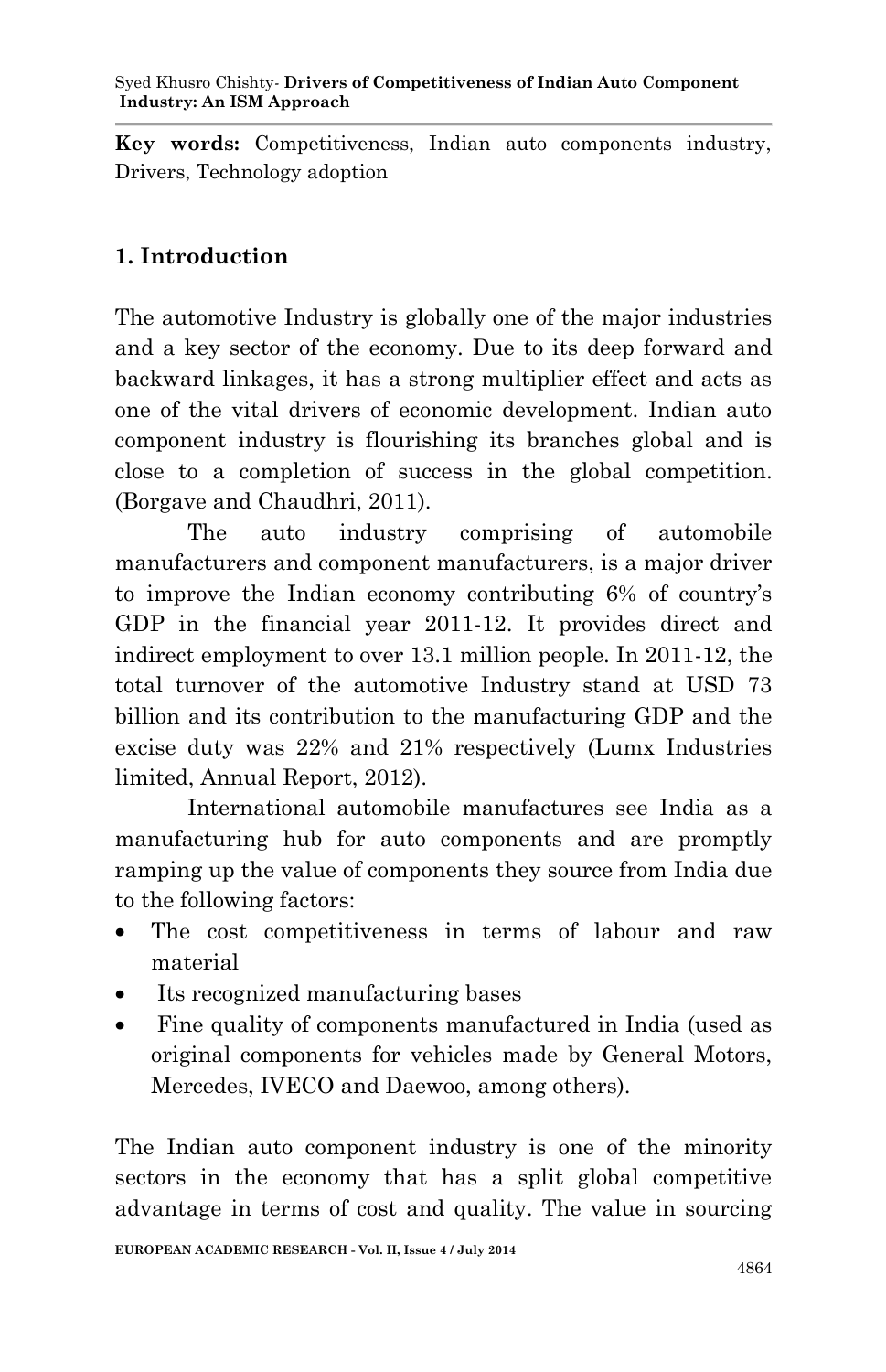auto components from India *includes* low labour cost, raw material availability, technically skilled man power and quality assurance. An average cost reduction of nearly 25‐30% has attracted several global automobile manufacturers to set base since 1991. India's process engineering skills, applied to redesigning of production processes, have enabled decrease in manufacturing costs of components. Today, India has become the outsourcing hub for several global automobile manufacturers. (Menon Pistion Ltd, 34 Annual Report, 2011).

### **2. Competitiveness**

The Oxford Dictionary of Economics defines the term competitiveness as 'the capacity to compete in markets for goods or services' and The Free Dictionary explains it as 'a forceful willingness to compete'. National Manufacturing Competitiveness Council, (NMCC) Government of India, (2006) defines Competitiveness of manufacturing sector is a very broad multi-dimensional concept that embraces frequent aspects such as price, quality, productivity, efficiency and macro-economic environment. Buckley et al. (1988). According to him, a firm is Competitive if it can produce products and services of superior quality and at lower costs than its domestic and international competitors. Liberalisation and the WTO agreement saw boundaries between nations disappearing and along with it, increasing product diversity, decreasing product life cycles and shifting cost Patterns. These changes are driving firms to compete on several dimensions such as design, manufacturing, distribution, communication, sales and others. The auto component industry is the centre segment of the Indian economy. After Globalization, many global automobile manufacturers have set up base in India. With the entry of foreign companies and the increase of vendors in the market, the bargaining power of buyers (vehicle manufacturers) has increased and buyers evaluate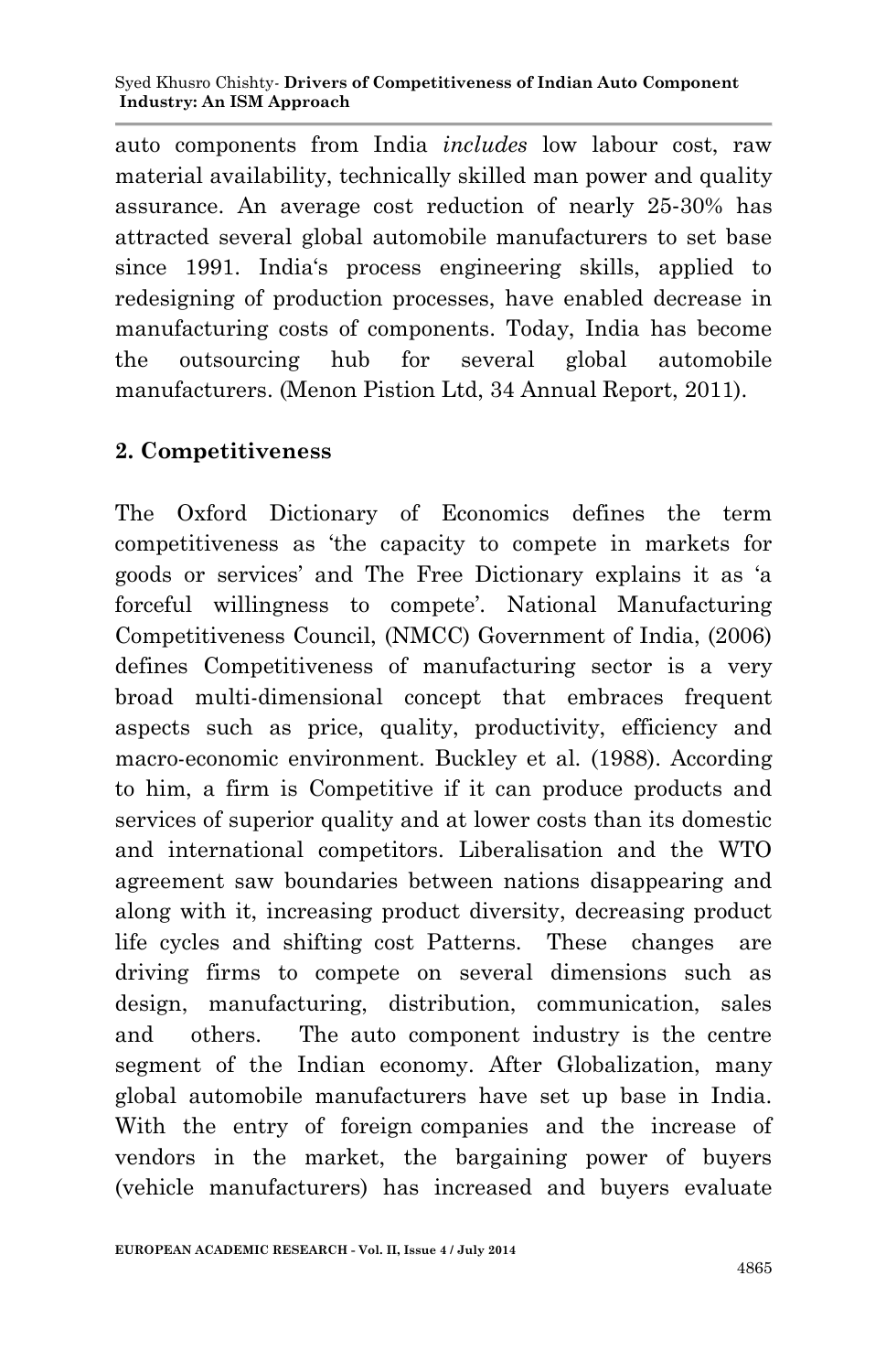vendors continuously on the basis of the infrastructure and competencies.

Increased globalisation demands customisation of products to fit different international market conditions thus making the ability to produce variety essential. In the coming years, firms are going to face even tougher competition for continued existence. Success or failure will depend on their ability to capture or control scarce resources. A manufacturing firm able to quickly deliver any number of competitively priced, high quality, customized products right on time will be considered competitive because it will be able to compete on competitive priorities such as fast delivery, high quality, low price, volume and product flexibility (Singh et al 2004).

# **3. Drivers of Competitiveness of Indian Auto Component Industry**

According to Joshi et al. (2010) India is one among the fastestgrowing economies of the world. They have identified some factors critical to the success of the Indian auto component industry. In their findings they revealed that technology, R&D capabilities, D&D (design and development) capabilities, developing status of allied industries, low cost advantage associated with the country, following global quality norms and developing the socio-economic status of the country's population are some of the critical success factors to the Indian autocomponent industry. However, government policies, nodal agencies, escalating demand condition, intensifying competitive rivalry and large number of choices available to the ultimate customer derive the industry competition as a whole. The study also discovered the fact that cost and delivery are the core competencies of the auto component and ancillary industry. Moreover, the well-implemented Govt Policies will advocate the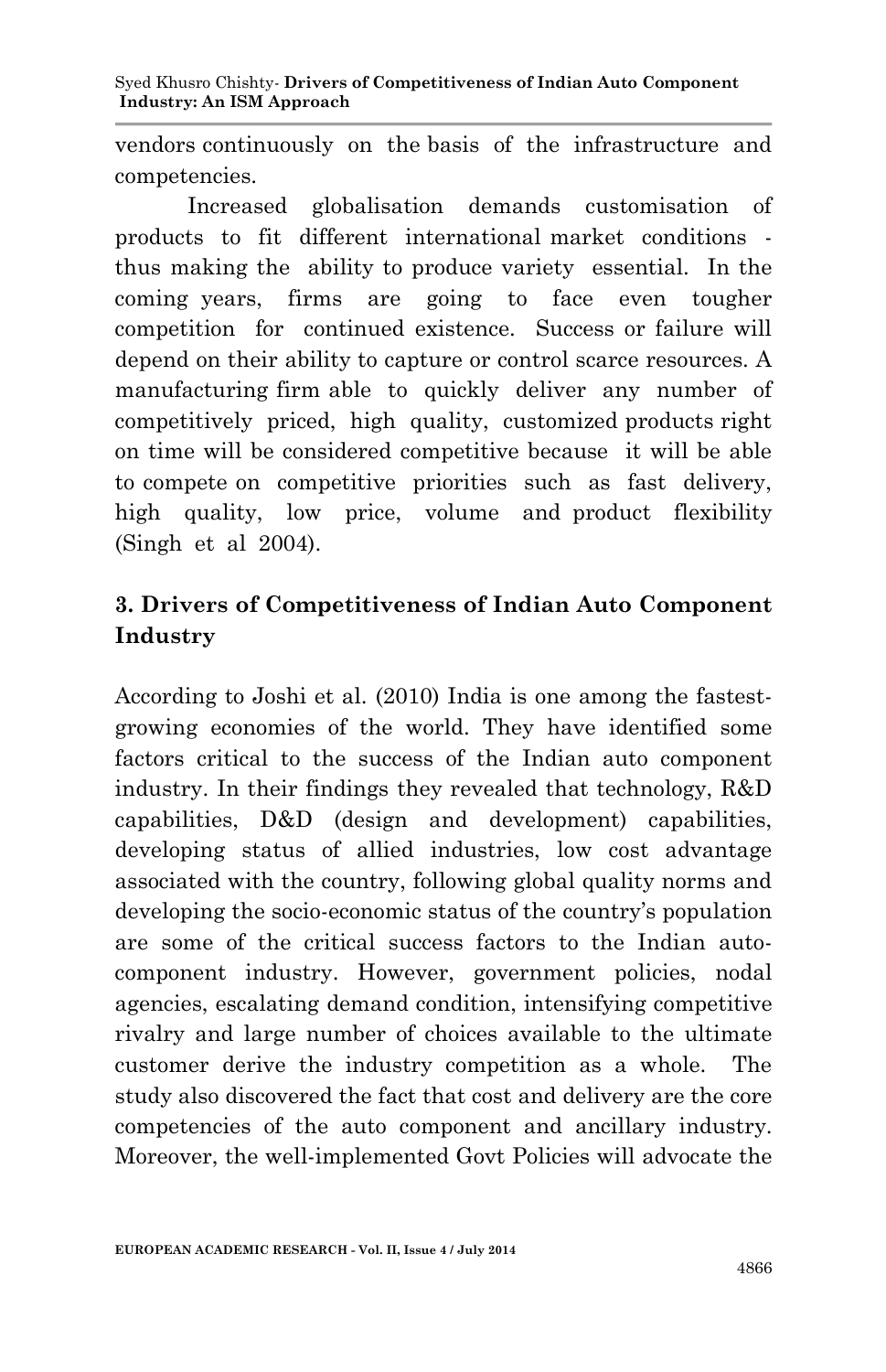growth of individual auto-component manufacturers and finally the country as a whole.

According to Borgave and Chaudhari (2010), the auto component industry was growing gradually and was making significant developments in domestic as well as in international market till 2006-07. The internal barriers in the country and constraints at international level had sluggish- down the industry growth. These barriers predominantly are hindrances like – Tax structure especially the disparity in custom and excise duties on the raw material of auto components, and automobiles. The unavailability of resources at reasonable cost for example, power, skilled labour, technology etc are also major constraints. The challenges are mainly to overcome these hindrances and sustain into international competition with other low cost countries. Adding up the additional values to the products and seeking active involvement from the government in the allocation meagre resources may help to break the barriers. The active involvement is also needed in making the goods cost effective by allowing for various parameters like providing extended help to bring overall sector under organized platform, liberalized policies, SEZ assistance and marketing assistance.

National Skill Development Cooperation (2011) has identified the following key drivers of competitiveness in the Auto Components Sector:

**3.1** *Access to new technologies:* In addition to imitating new products and upgraded machinery of competitions, technology is also playing an important role. The prerequisite of updated technologies has driven domestic players into acquisition or collaborations or JVs with international majors. Moreover, at a time when a large segment of Indian customers is looking to upgrade to higher segments, companies with latest technologies and latest models are bound to attract more interest. New technology adoption leads to wealth creation and imparts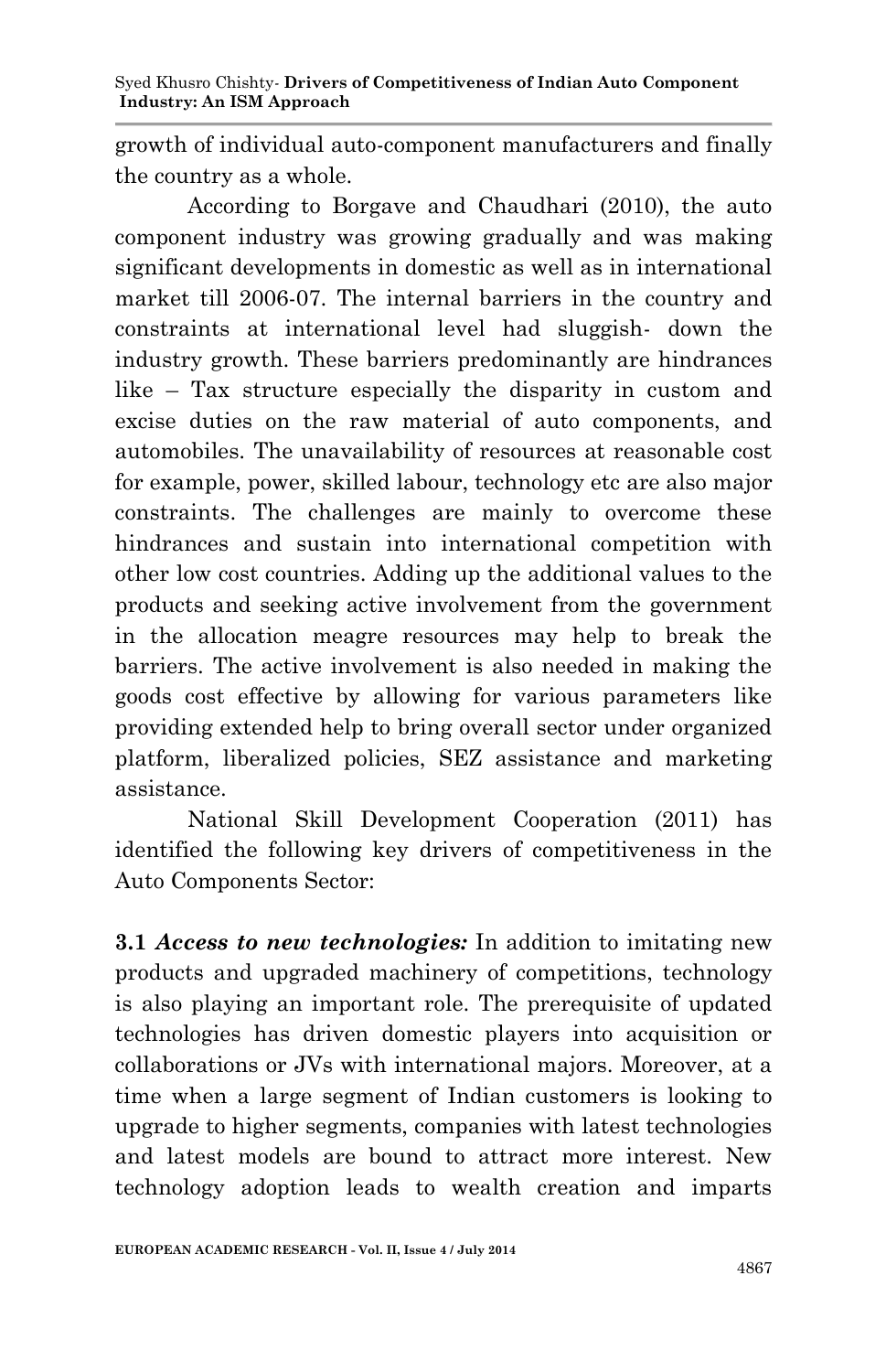competitiveness to the organisation (Balasubramanian, 2005; Momaya and Ajitabh, 2005; Bennet and Vaidya, 2005; Khalil, 2000).

**3.2** *Investments in Research and Development***:** Investments in R&D are crucial for retaining and enhancing the competitiveness of the Indian automobile and auto components sector. This competitiveness depends on the ability as well as the speed of players in the industry to innovate and improve.

Quality practices are investment in-competitive resources and capabilities which bring competitiveness to the firm, by enhancing reliability, in the eye of customers through superior firm performance (Mohanty, 1998; Hopp and Spearman, 2000; Krajewski and Ritzman, 1996 ; Khalil, 2000).

**3.3** *Availability of Trained Human Resources***:** The availability of trained manpower at competitive costs is one of the contributors to India rising as one of the favourite investment destinations for foreign manufacturers. This is one of the major *contributors* to players such as Volkswagen, Nissan, BMW and Renault-Nissan, having set up manufacturing operations in India in the recent past and in making India a positive destination for investment by global majors.

**3.4** *Cost Competitiveness***:** The Auto Components Sector is very sensitive to costs; there are several fundamental drivers of cost competitiveness which are vital to the performance of the industry domestically as well as when compared with other competing countries. Cost effective manufacturing capabilities are central to investment for manufacturing firm which leads to firm competitiveness (Nobel, 1995;; Tunalv, 1992; Wathen, 1995; Boyer Leong Ward & Krajewski, 1997).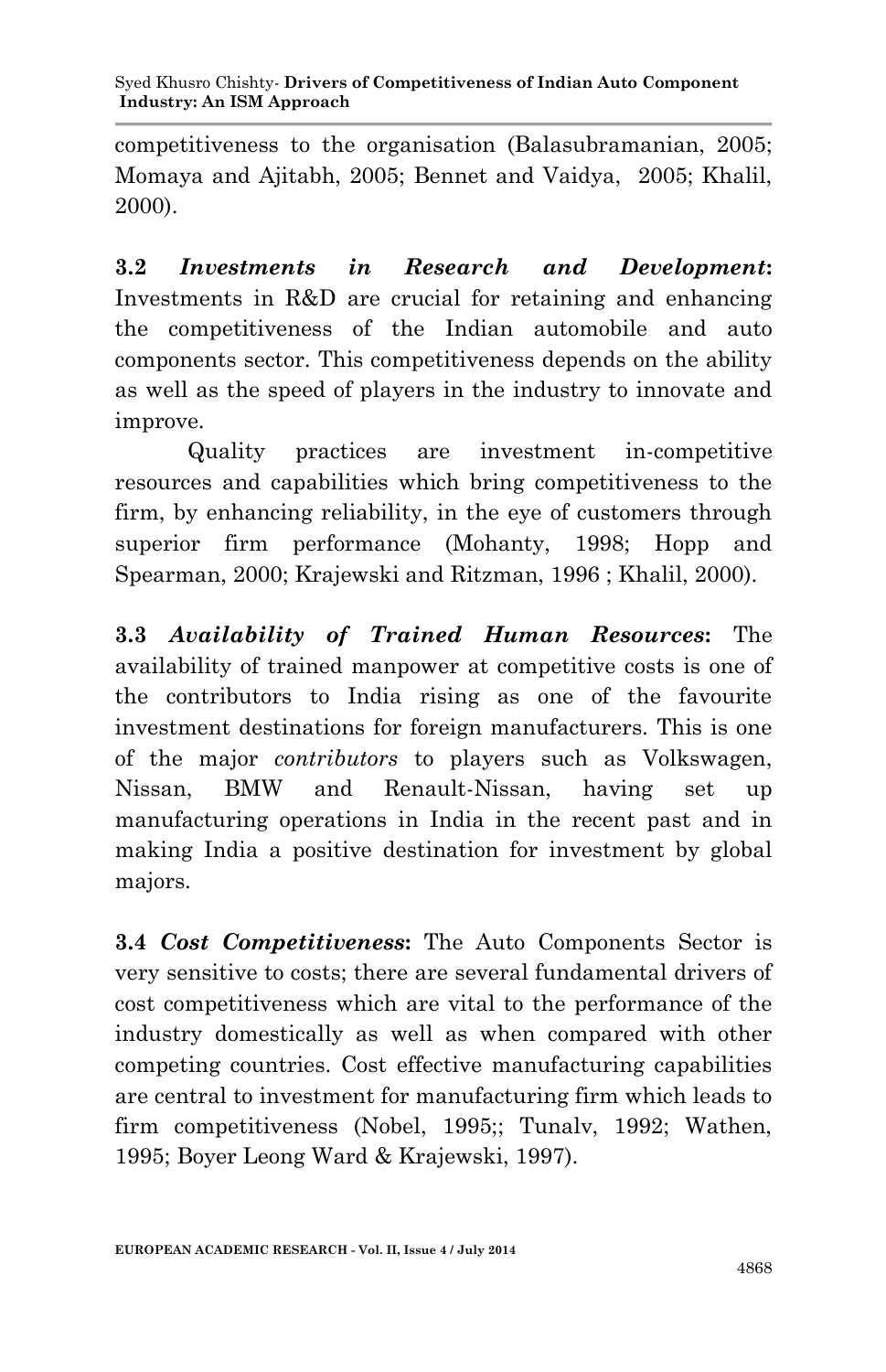Syed Khusro Chishty*-* **Drivers of Competitiveness of Indian Auto Component Industry: An ISM Approach**

Availability and quality of men, machine, money, material including land are usually considered to be factors of production in economic literature, Labour productivity and attitude toward productivity, cost of labour, availability of skilled labour and unskilled labour, availability and transfer of qualified technical and managerial personnel, land availability for building and expansion, cost of land, cost of construction, financing opportunities, banking services, access to raw materials (De Noble and Galbraith, 1992; Hekman,1992; Galbraith and DeNoble, 1988).

Agarwal (2004) suggests Infrastructure development and by providing special economic zones privileges i.e. lower taxes and rebate to a liberalised economy. The individual government adopted development strategy by emphasising either on outward or inward orientation of the trade policy, especially on exports.



**Figure 1: Drivers of Cost Competitiveness**

Source: IMaCS Analysis, (2010)

Country-wide development of infrastructure is expensive and implementation of structural reforms requires time due to various socio-economic and political realities. Export processing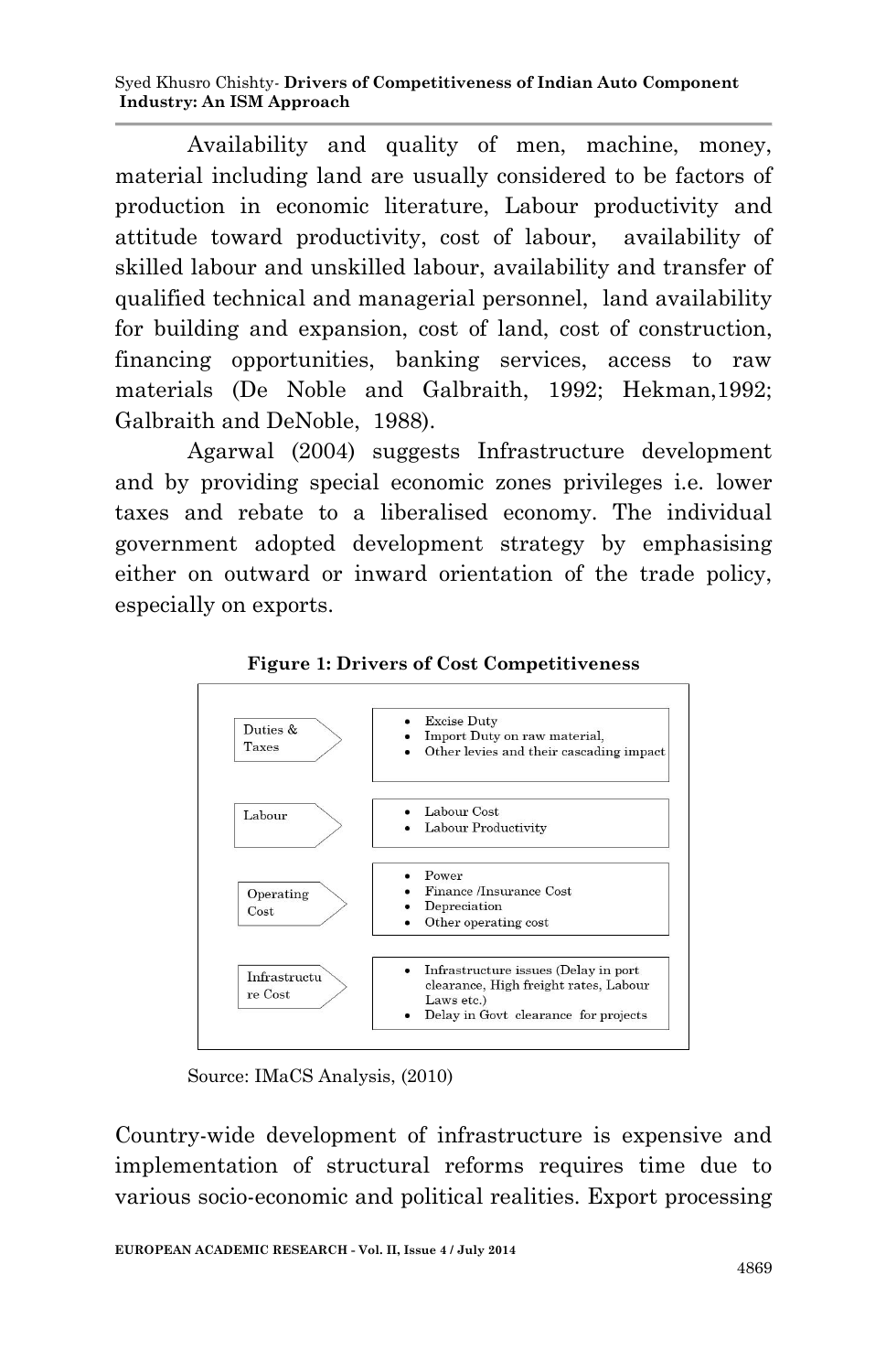zones (EPZs) therefore are considered as a strategic tool for promotion of exports (Mondal, 2001).

Economic zones emerged as a powerful tool for integration with world economy; some of the successful examples are Chinese Special Economic Zones and Mexican Maquildoras. This can be seen with the rise in numbers of economic zones, worldwide and also a rise in number of countries adopting this trade policy to impart competitiveness and outward orientation to their trade (Guangwen, 2003). Govt. support and promotion comes in macro environment perspective and it creates atmosphere to make the firm competitive (Schmitz, 1995).

Global Competitiveness Report (2003, 2004, 2005, 2006, 2007; World Competitiveness Yearbook, 2007) indicates that Roads, Electricity, Telecom, Internet and Port are the drivers of competitiveness, it is a part of macro environment and is considered basic infrastructure of a country. Export market assistance increases the exports (Wilkinson, 2006).

# **4. Objectives of the Study**

- a) To identify the key drivers of competitiveness of Indian auto component industry
- b) To develop a hieratical model of drivers of competitiveness by applying interpretive structural modelling (ISM).

# **5. Research Methodology**

Secondary data analysis approach has been adopted to analyse the factor of competitiveness of Indian auto component industry. Research papers and reports are studied to identify the key variables of the study .This approach as a known as ISM.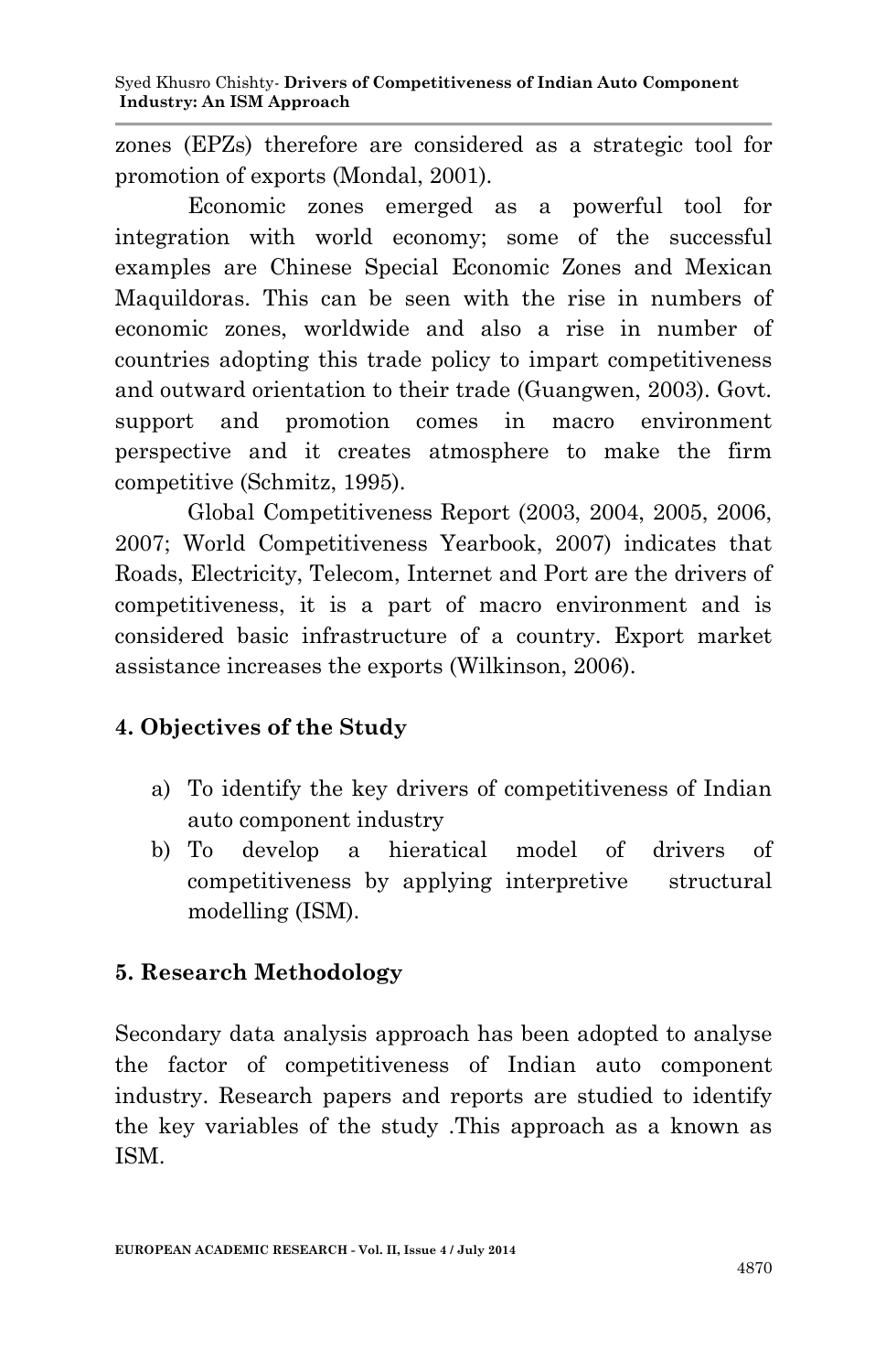#### **5.1 Interpretive Structural Modelling**

In order to accomplish the research objectives, interpretive structural modelling is employed. ISM was developed by Warfield (1973). It is a modelling technique in which the specific relationships of the variables and the overall structure of the system under consideration are portrayed in a digraph model. ISM is primarily intended as a group learning process, but it can also be used individually. The various steps involved in the ISM methodology are as follows:

- 1. Identification and listing down the variables affecting the issues under confederation.
- 2. A contextual relationship is established among variables, depending upon the objective of the modelling exercise.
- 3. A Structural Self-Interaction Matrix (SSIM) is developed for variables, which indicates pair-wise relationships among variables under consideration.
- 4. A reachability matrix is prepared, by converting symbolic relationship in SSIM into binary matrix. Further, transitivity is checked at this point. Transitivity of the contextual relation is a basic assumption in ISM which states that if element A is related to B and B is related to C, then A is necessarily related to C.
- 5. Level portioning is done in order to classify the variables into different levels.
- 6. On the bases of reachability matrix, a directed graph is drawn and the transitive links are removed.
- 7. The digraph is converted into an ISM, by replacing variable nodes with actual elements description.
- 8. The ISM model is reviewed to check for conceptual inconsistency and necessary modifications are made.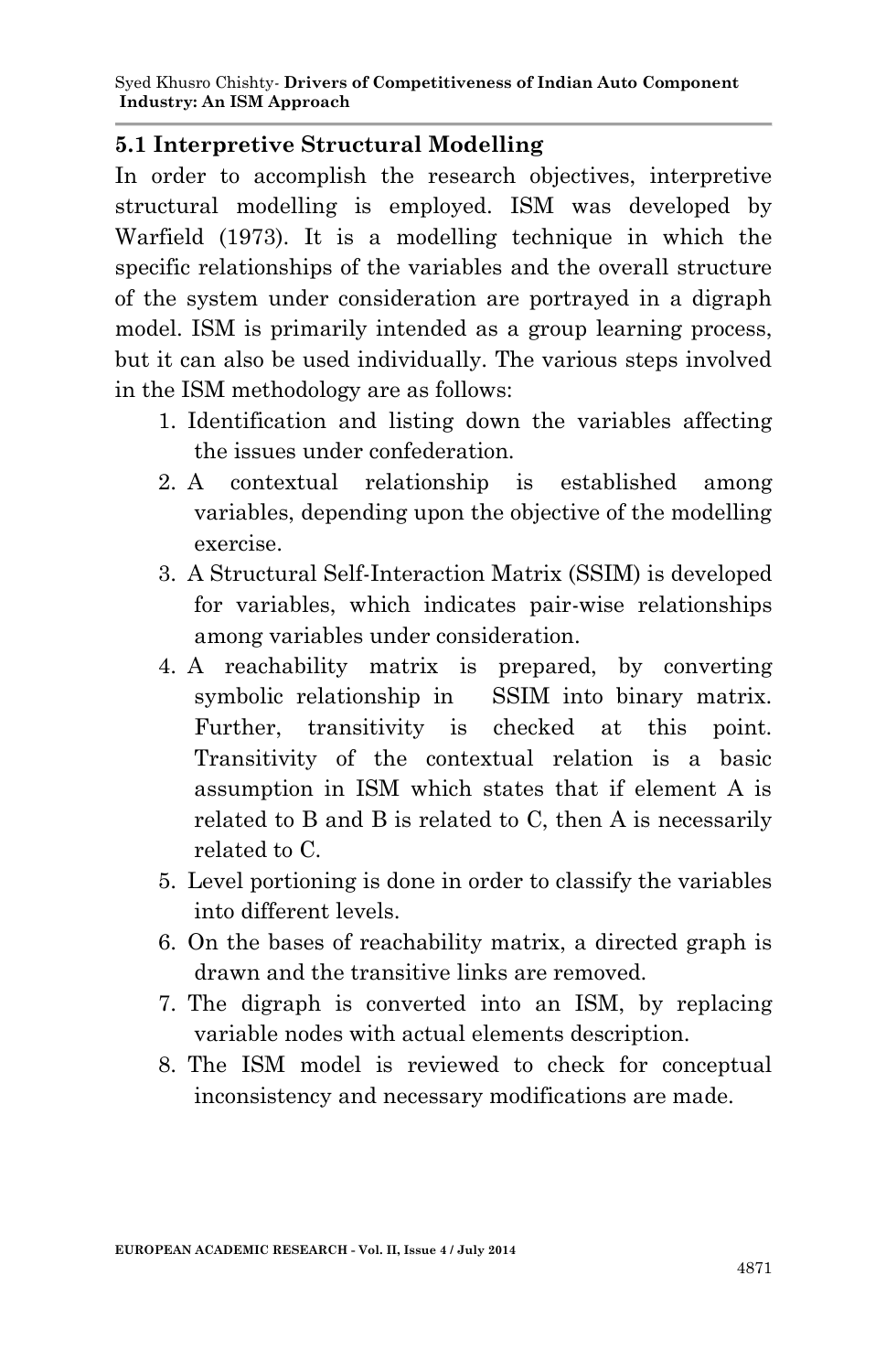

**Fig 2: Flow diagram for preparing ISM**

#### **5.2 Structural Self-Interaction Matrix (SSIM)**

After identifying and enlisting the 10 drivers of competitiveness of Indian auto component industry through literature review and expert opinion, the next step is to analyse these drivers. For this purpose, a contextual relationship of 'reaches to' type is chosen. This means that one driver reaches to another chosen driver. Based on this principle, a contextual relationship is developed. Some experts, both from industry and academia, have been consulted in developing the contextual relationship among the drivers of competitiveness. Keeping in mind the contextual relationship for each driver, the existence of a relation between any two drivers (i and j) and the associated direction of this relation has been decided.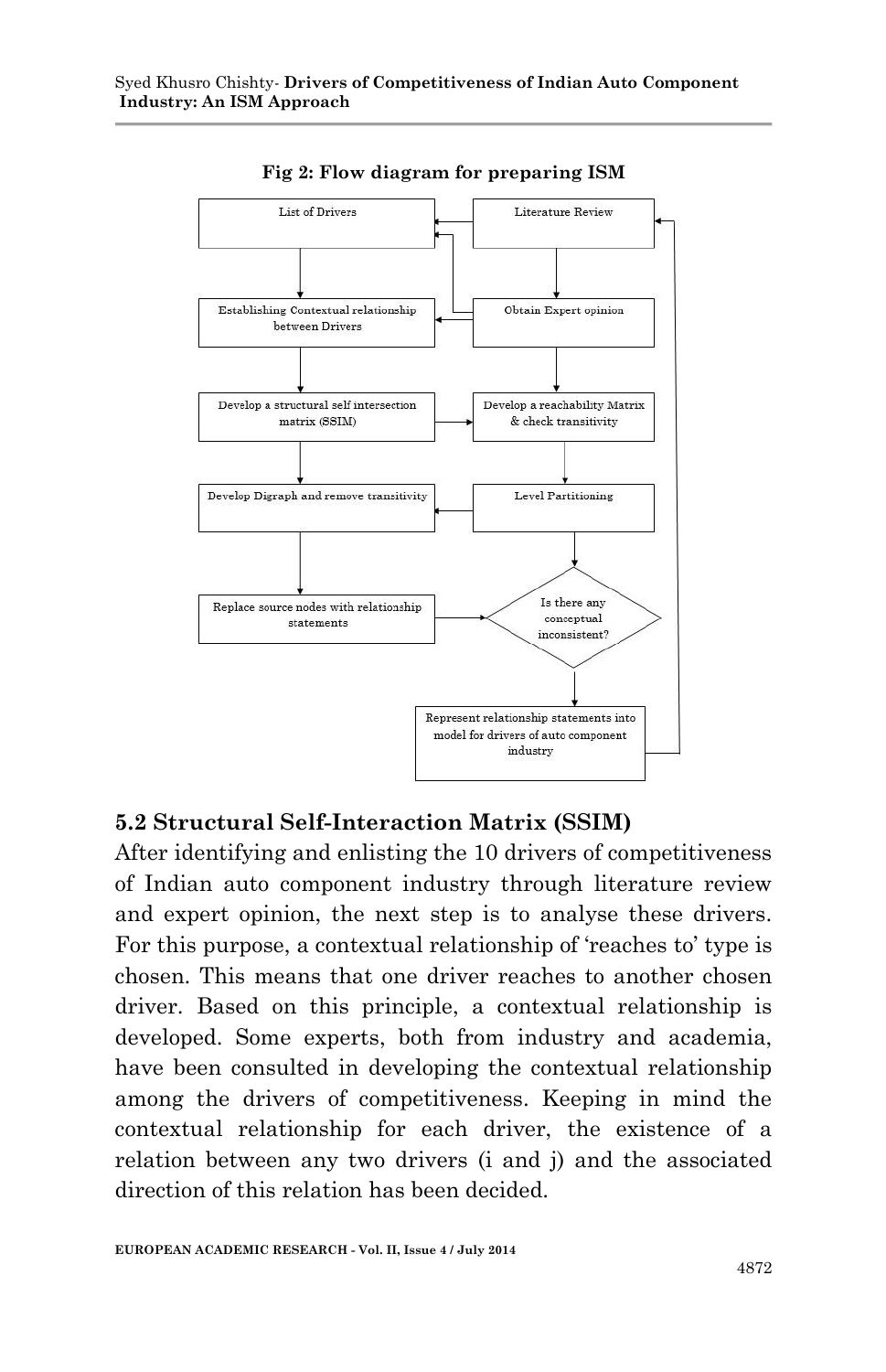The following four symbols have been used to denote the direction of the relationship between two drivers (i and j):

- V is used for the relation from driver i to driver j (i.e. if driver i influences or reaches to driver r j).
- A is used for the relation from driver i to driver i (i.e. if driver j reaches to driver i).
- X is used for both direction relations (i.e. if drivers i and j reach to each other).
- O is used for no relation between two enablers (i.e. if drivers i and j are unrelated).

| Driver         | 10             | 9              | 8        | 7              | 6  | 5              | 4 | 3            | $\overline{2}$ | ٦ |
|----------------|----------------|----------------|----------|----------------|----|----------------|---|--------------|----------------|---|
|                | $\overline{V}$ | $\Omega$       | $\Omega$ | V              | ∩  | $\overline{V}$ | X | Α            | Α              |   |
| $\overline{2}$ | $\mathbf{V}$   | O              | O        | O              | 37 | O              | O | $\mathbf{V}$ |                |   |
| 3              | X              | А              | А        | А              | O  | O              | 0 |              |                |   |
| 4              | $\mathbf{V}$   | $\overline{V}$ | Ω        | $\overline{V}$ | ∩  | $\mathbf{V}$   |   |              |                |   |
| 5              | $\mathbf{V}$   | X7             | O        | V              | Ω  |                |   |              |                |   |
| 6              | O              | O              | O        | O              |    |                |   |              |                |   |
| π,             | $\mathbf{V}$   | T <sub>7</sub> | O        |                |    |                |   |              |                |   |
| 8              | $\overline{V}$ | X7             |          |                |    |                |   |              |                |   |
| 9              | $\mathbf{V}$   |                |          |                |    |                |   |              |                |   |
| 10             |                |                |          |                |    |                |   |              |                |   |

**Table 1: Structural Self-interactive Matrix (SSIM)**

# **5.3 Reachability Matrix**

By substituting 1 and 0 in place of V, A, X and O in the SSIM, initial reachability matrix is formed. Following conversation rules apply.

- 1. If the cell (i, j) is assigned with symbol V in the SSIM, then, this cell  $(i, j)$  entry becomes 1 and the cell  $(i, i)$ entry becomes 0 in the initial reachability matrix.
- 2. If the cell (i, j) is assigned with symbol A in the SSIM, then, this cell  $(i, j)$  entry becomes 0 and the cell  $(i, i)$ entry becomes 1 in the initial reachability matrix.
- 3. If the cell (i, j) is assigned with symbol X in the SSIM, then, this cell  $(i, j)$  entry becomes 1 and the cell  $(i, i)$ entry also becomes 1 in the initial reachability matrix.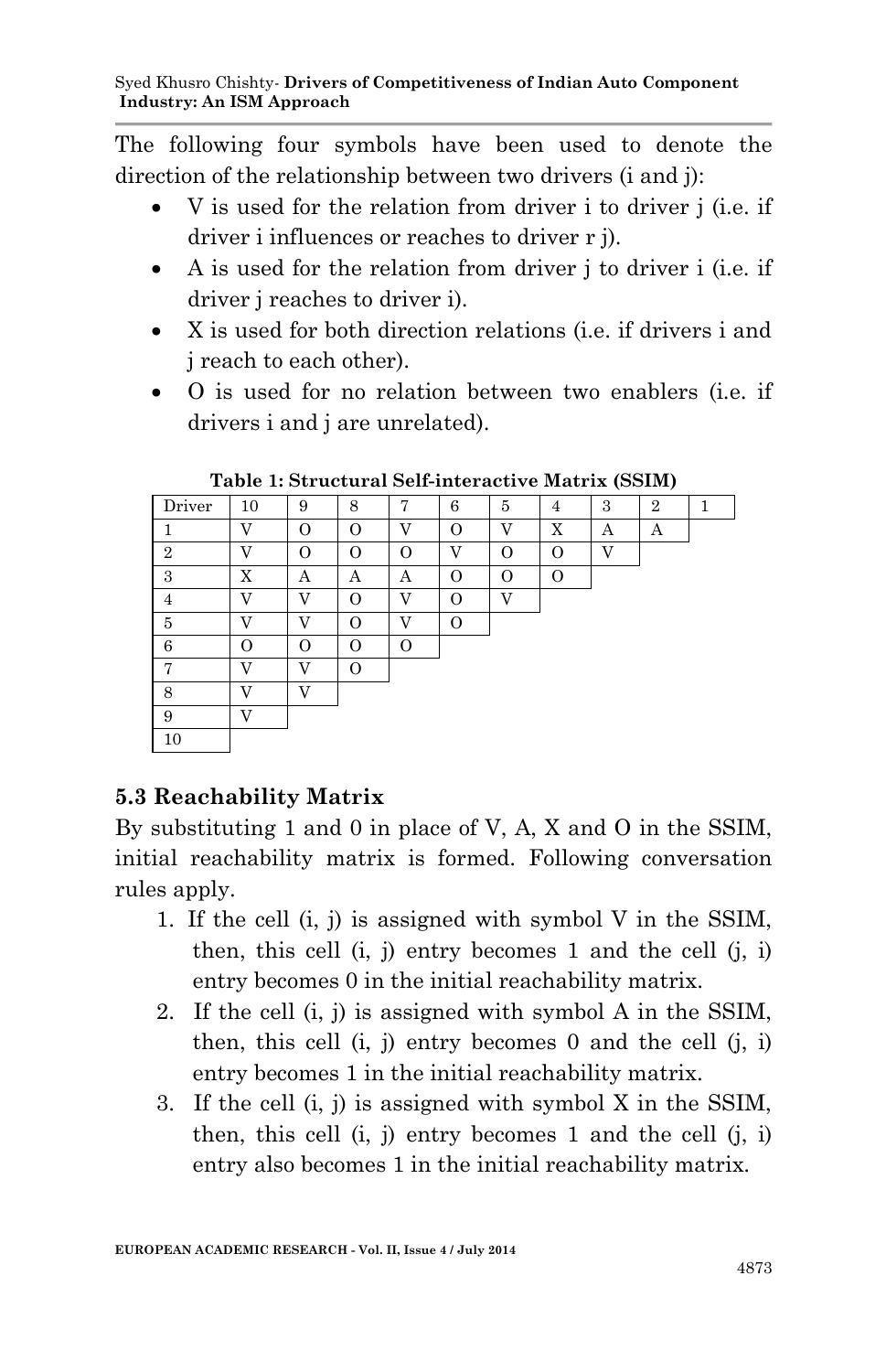4. If the cell (i, j) is assigned with symbol O in the SSIM, then, this cell  $(i, j)$  entry becomes 0 and the cell  $(i, i)$ entry also becomes 0 in the initial reachability matrix.

| Driver         | T        | $\overline{2}$ | 3        | 4                | 5              | 6                | 7        | 8        | 9        | 10 |
|----------------|----------|----------------|----------|------------------|----------------|------------------|----------|----------|----------|----|
|                |          | 0              | $\Omega$ |                  |                | $\left( \right)$ |          | $\Omega$ | $\Omega$ |    |
| $\overline{2}$ |          | ٠              |          | $\Omega$         | $\Omega$       |                  | $\Omega$ | $\theta$ | $\Omega$ |    |
| 3              |          |                |          | $\left( \right)$ | $\theta$       |                  | $\cup$   | $\Omega$ | $\Omega$ |    |
| 4              |          | $\Omega$       |          |                  |                | $\left($         |          | $\Omega$ |          |    |
| 5              | $\Omega$ |                |          |                  |                |                  |          | U        |          |    |
| 6              | $\theta$ | $\Omega$       | $\Omega$ | 0                | $\Omega$       |                  | 0        | $\Omega$ | $\Omega$ | 0  |
| $\overline{ }$ | $\Omega$ |                |          | $\Omega$         | $\Omega$       | $\mathcal{L}$    |          | $\Omega$ |          |    |
| 8              | $\theta$ |                |          | $\theta$         | $\overline{0}$ |                  | $\theta$ |          |          |    |
| 9              | $\Omega$ | $\mathcal{L}$  |          |                  | $\Omega$       | $\mathcal{L}$    | U        | 0        |          |    |
| 10             | $\Omega$ |                |          |                  | $\Omega$       |                  |          |          | $\Omega$ |    |

**Table 2: Initial Reachability Matrix**

Then transitivity is checked, which implies if  $Cij = 1$  and  $Cjk =$ 1 then Cik = 1. Sometimes incorporation of transitivity may lead to conceptual inconsistency, which may be referred to the expert for a re- check (Raj, Shankar and Suhaib, 2008).

After transformation, the final reachability matrix is worked out featured in table 3 .In this matrix the driving power and the dependence of each driver are also indicated .the driving power of a particular variable is the total number of drivers (including itself) that it influences. The dependence is the total number of drivers (including it) which may be impacting it. These driving powers and dependency values will be used in classification of drivers (variables) in the MIC MAC analysis (Godet, 1986), where these variables shall be classified into four categories, namely autonomous, dependent, linkage and independent.

| <b>DRIVERS</b> |     | $\overline{2}$ | $\Omega$<br>ð |     | Ð | O |     | 8 | .,  | 10 | Driving power |
|----------------|-----|----------------|---------------|-----|---|---|-----|---|-----|----|---------------|
|                |     | U              | 1 *           |     |   |   |     | 0 | ∣*  |    | ┍             |
|                |     |                |               |     |   |   |     | 0 |     |    | 5             |
| υ              |     | U              |               |     |   | U | 1 * | 0 | 1 * |    | 5             |
|                |     | U              | U             |     |   |   |     | 0 |     |    | b             |
| Ð              | 1 * |                |               | 1 * |   |   |     | 0 |     |    | 4             |

**Table 3: Final Reachability Matrix**

**EUROPEAN ACADEMIC RESEARCH - Vol. II, Issue 4 / July 2014**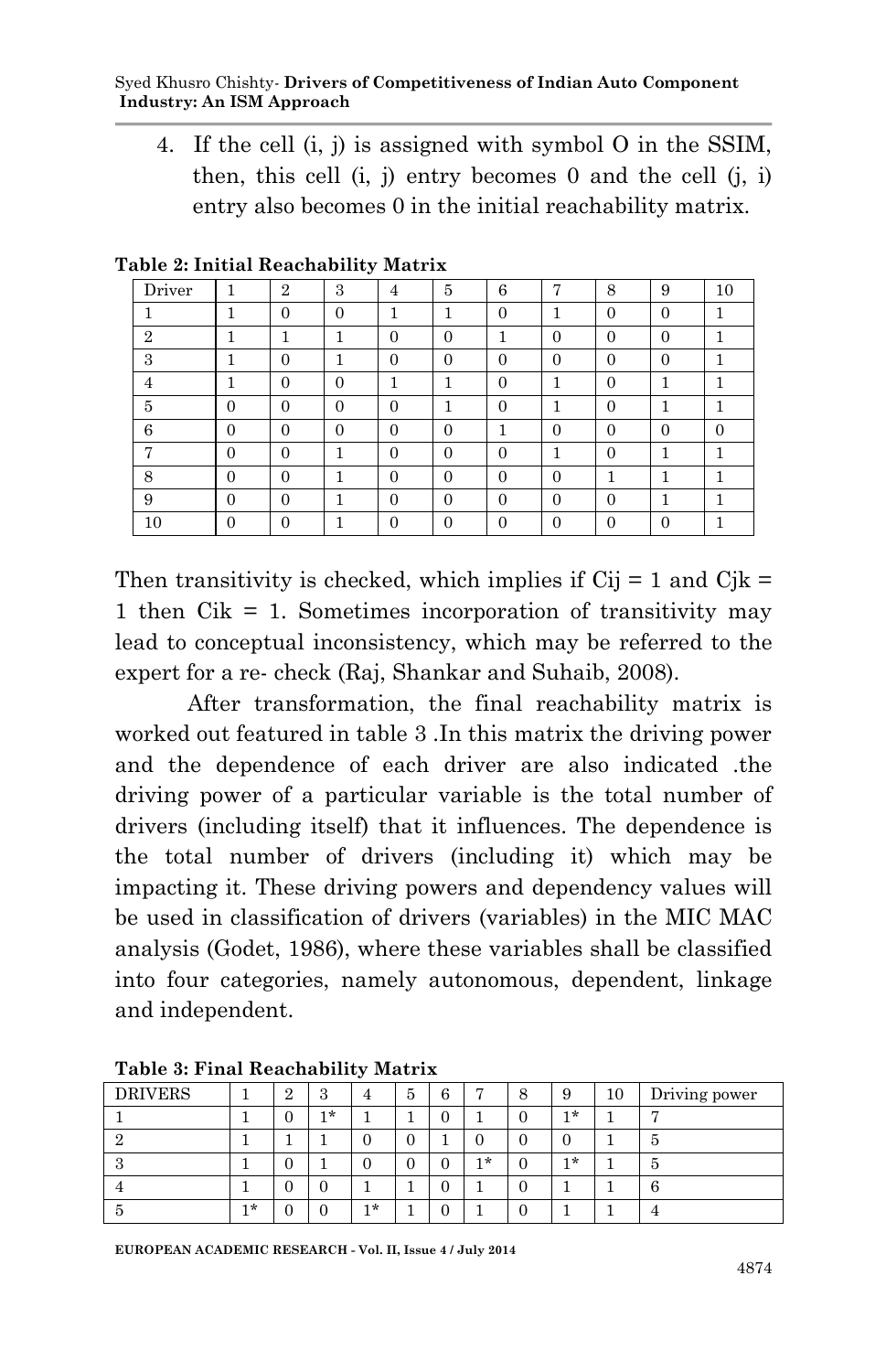|            |   | U             |   |    |               |               |     |               |        |    |   |
|------------|---|---------------|---|----|---------------|---------------|-----|---------------|--------|----|---|
|            |   | U             |   |    |               |               |     |               |        |    |   |
|            |   | U             |   |    |               |               |     |               |        |    |   |
|            | υ | U             |   | 1* |               |               | 1 * | 1*            |        |    | h |
| 10         |   | U             |   |    |               |               |     | U             |        |    | Ω |
| Dependence | 4 | $\Omega$<br>▵ | − |    | $\Omega$<br>↩ | $\Omega$<br>◢ | 6   | $\Omega$<br>ð | ◠<br>b | ., |   |

Syed Khusro Chishty*-* **Drivers of Competitiveness of Indian Auto Component Industry: An ISM Approach**

### **5.4 Level Partitions**

Level partition is done in order to classify the drivers into different levels of the ISM structure. A reachability set (Ri) that is a set of all the drivers that can be reached from the driver (Ci), and antecedent set (Ai),that is a set of all the drivers that driver Ci can be reached by, are formed from the final reachability matrix (Warfield, 1974). Then the intersection of these sets is derived for all the drivers. In the first iteration, all drivers for which the reachability and intersection set are the same are considered as top –level drivers. In successive iterations, the drivers identified as level drivers in the previous iterations are deleted and the new drivers are selected using the same rule. In this way all the drivers are arranged in a topological order.

| Drivers Ci     | Reachability<br>Set | Antecedent         | Intersection Set | Level |
|----------------|---------------------|--------------------|------------------|-------|
|                | (Ri)                | Set(Ai)            |                  |       |
|                | 1,4,5,7,9,10        | 1, 2, 3, 4         |                  |       |
| $\overline{2}$ | 1,2,3,6,10          | 2,                 | $\overline{2}$   |       |
| 3              | 1, 3, 10            | 2,4,7,8,9,10       |                  |       |
| $\overline{4}$ | 1,4,5,7,9,10        | 1,4                | 1,4              |       |
| 5              | 5,7,9,10            | 1,4,5              | 5                |       |
| 6              | 6                   | 2,6,               | 6                |       |
|                | 3,7,9,10            | 1,4,5,7            |                  |       |
| 8              | 3,8,9,10            | 8                  | 8                |       |
| 9              | 3.10                | 8                  |                  |       |
| 10             | 3.10                | 1,2,3,4,5,7,8,9,10 | 3,10             |       |
|                |                     |                    |                  |       |

**Table 4: Iteration I**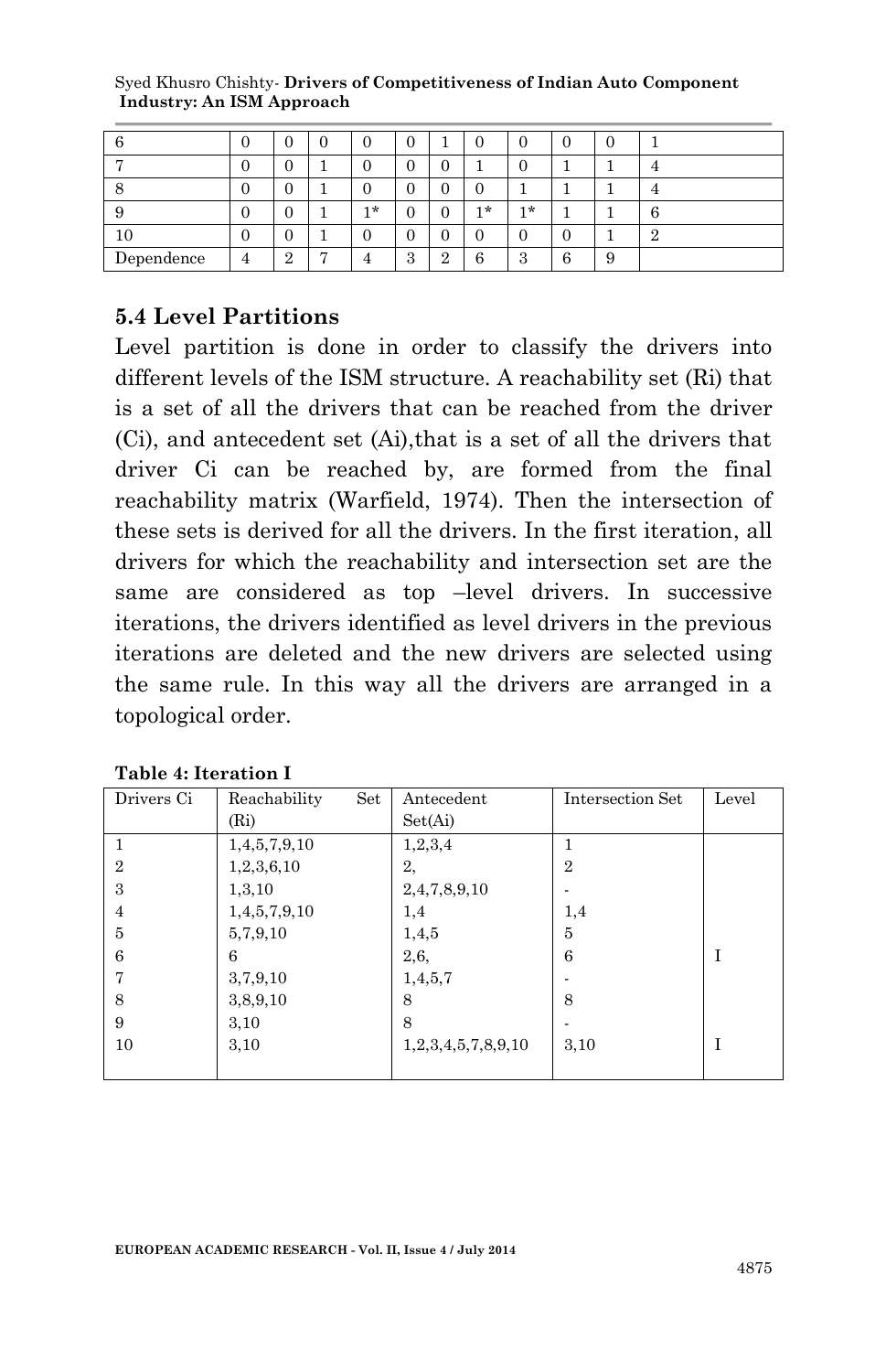| Drivers Ci     | Reachability Set (Ri) | Set<br>Antecedent | Intersection Set | Level |
|----------------|-----------------------|-------------------|------------------|-------|
|                |                       | (A <sub>i</sub> ) |                  |       |
|                | 1,4,5,7,9,            | 1, 2, 3, 4        | 1,4,             |       |
| $\overline{2}$ | 1, 2, 3,              | 2,                | $\overline{2}$   |       |
| 3              | 1,3,                  | 2,3,7,8,9,        | 3                |       |
| 4              | 1,4,5,7,9,            | 1,4               | 1,4,             |       |
| 5              | 5,7,9,                | 1,4,5,            | 5                |       |
|                | 3,7,9,                | 1,3,4,5,7,9,      | 3,7,9,           | H     |
| 8              | 3,8,9,                | 3,8,9,            | 3, 8, 9,         | H     |
| 9              | 3,9                   | 1,4,5,7,8,9,      | 9                |       |

#### **Table 5: Iteration II**

#### **Table 6: Iteration III**

| Drivers Ci     | Reachability<br>Set | Set  <br>Antecedent | Intersection   | Level |
|----------------|---------------------|---------------------|----------------|-------|
|                | (Ri)                | (A <sub>i</sub> )   | Set            |       |
|                | 1,4,5,9,            | 1,2,3,4,            | 1,4            |       |
| $\overline{2}$ | 1, 2, 3,            | $\overline{2}$      | $\overline{2}$ |       |
| 3              | 1, 3, 9,            | 2,3,9               | 3,9            |       |
| $\overline{4}$ | 1,4,5,9,            | 1,4,5,9,            | 1,4,5,9,       | Ш     |
| -5             | 5,9,                | 1,4,5,              | 5              |       |
| 9              | 3,9                 | 1,3,4,5,9,          | 3,9            | ш     |

#### **Table 7: Iteration IV**

| Drivers Ci | Reachability<br>Set | Antecedent  | Intersection Set | Level |
|------------|---------------------|-------------|------------------|-------|
|            | (Ri)                | Set(Ai)     |                  |       |
|            | 1,5,                | 1, 2, 3, 5, | 1,5              |       |
|            | 1, 2, 3,            |             |                  |       |
| -3         | 1,3                 | 1, 2, 3,    | 1,3,             | ΓV    |
|            | 1,5,                | 1,5         | 1,5              | IV    |

#### **Table 8: Iteration V**

| Drivers Ci | Reachability<br>(Ri | Set | Antecedent<br>Set(Ai) | Intersection Set | Level |
|------------|---------------------|-----|-----------------------|------------------|-------|
|            |                     |     |                       |                  |       |

### **5.5 MIC MAC analysis**

An important outcome of ISM methodology is the development of four categories of drivers through MIC MAC analysis. The objective of the MICMAC analysis is to analyze the driver power and the dependence power of the variables, (Mandal and Deshmukh, 1994, Faisal and Rehman, 2008). These category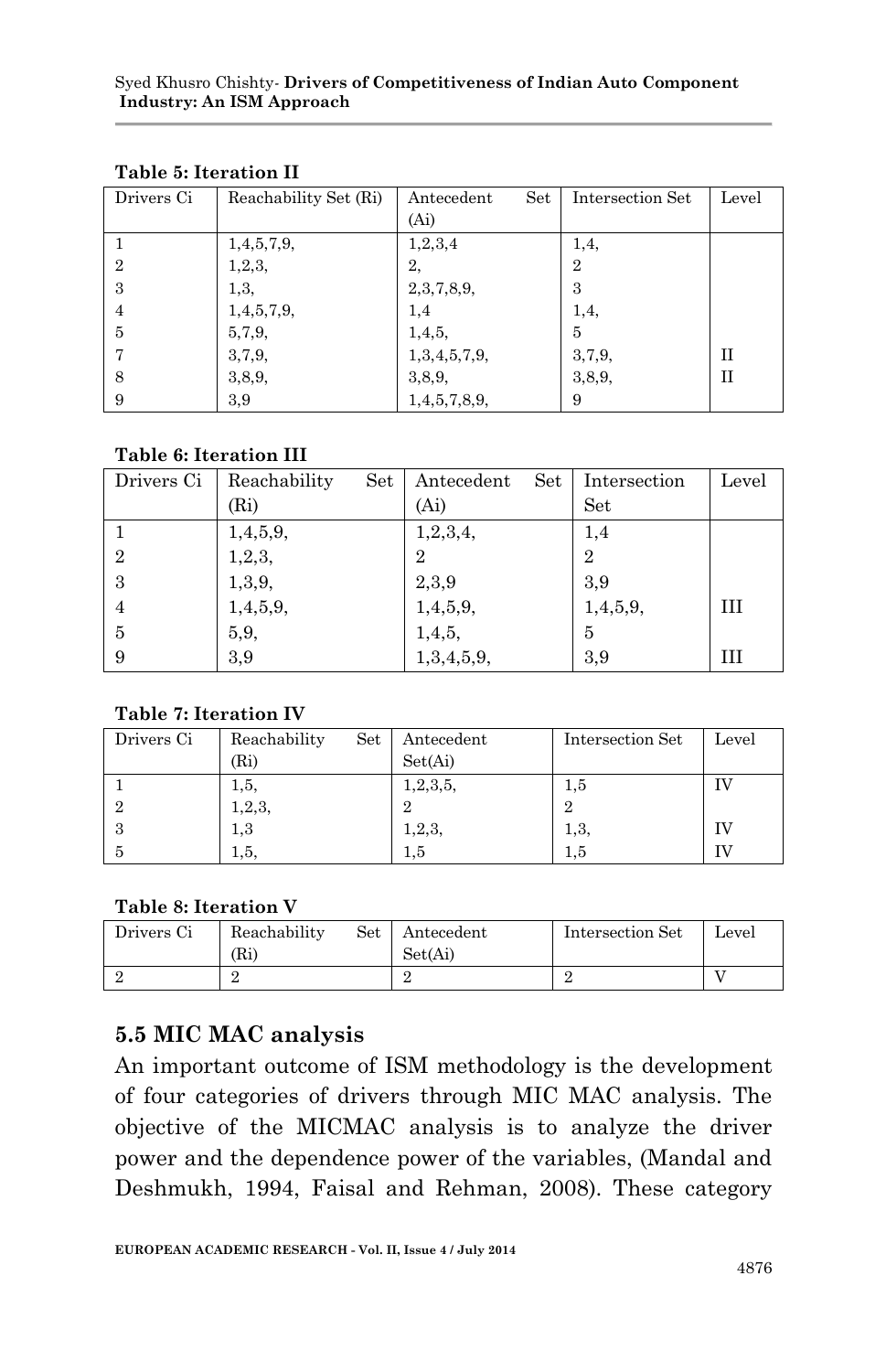names as Autonomous, dependent, linkage and driver .they key area of competitiveness are classified in these four categories.

- 1. *Autonomous:* It is observed from the matrix that the drivers having weak driving power as well as weak dependence are termed as autonomous. In this category govt policies, new technology, low cost finance and low cost labour rare falling.
- 2. *Dependent:* these driver are those which having strong dependence but comparatively less driving power they are ,creation of SEZs, Training human recourse and competitiveness .
- 3. *Linkage:* These are the most critical drivers identified through MIC MAC analysis .Matrix shows low operating cost is emerging as a key driver having high dependence and high driving power.
- 4. *Driver:* Globalization and research and development have strong driving power but less dependence enhances categorise as drivers.



# **5.6 ISM based Model**

The drivers of competitiveness are classified into 5 levels by using ISM methodology these levels set the hierarchy of ISM model of competitions. Level one comprises of govt polices as a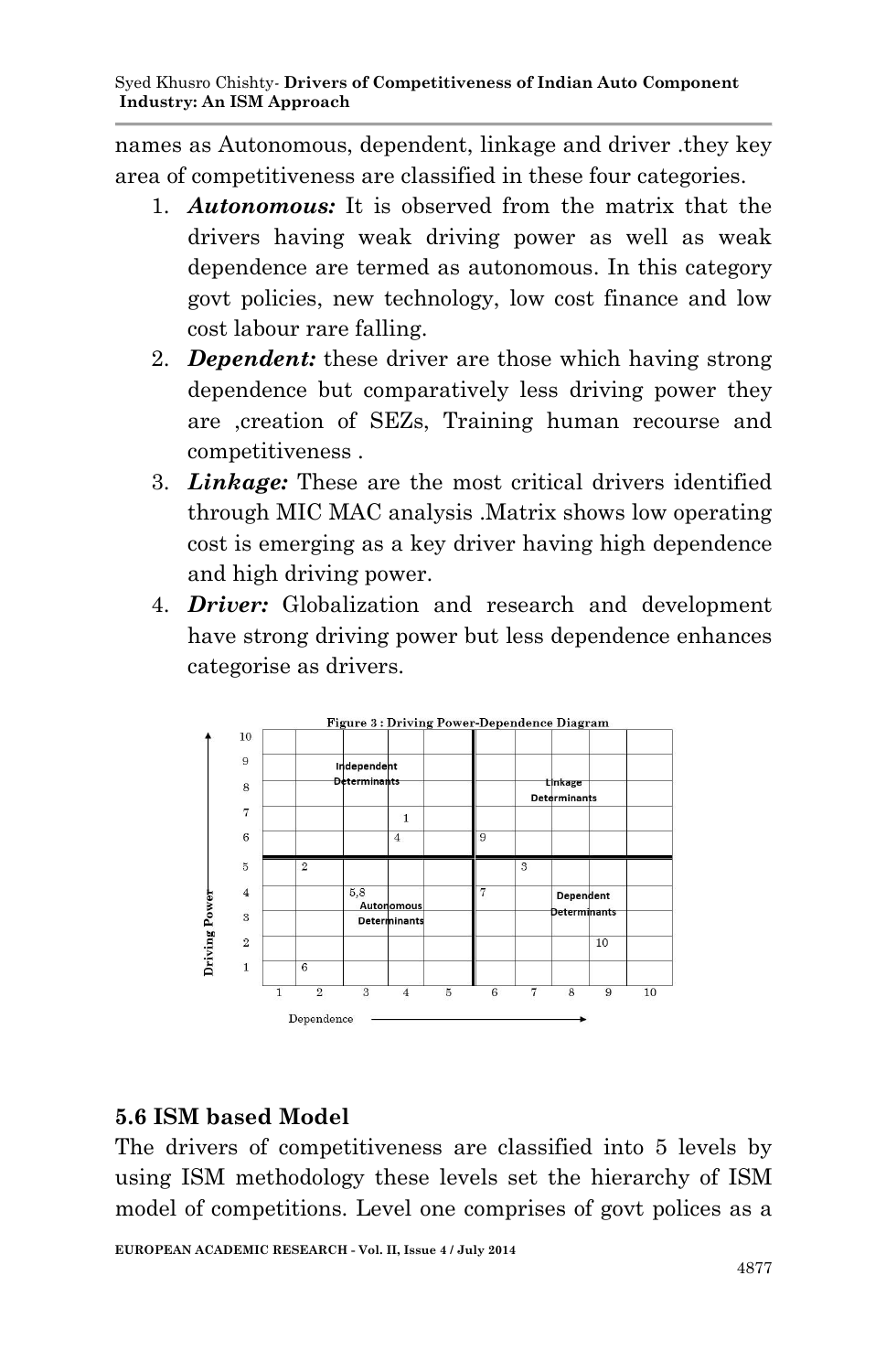key driver of competitiveness which leads to level 2 comprising globalization, creations of SEZs, and new technology. Similarly drivers at level 3 and 4 give the final level of ISM model.





# **6. Result and Discussion**

The study attempts to develop hierarchal levels of the key drivers of competiveness of Indian auto component industry. This hierarchal model helps organisation in their strategic decisions related to the development of competitiveness by applying ISM methodology.

It is found from the model that Govt policies is the key driver of competitiveness which governs strategies towards globalization, creation of special economic zones and adaptation of new technology .It results identification of primary research and development activities which helps auto component manufacturers in building their core competencies. Govt policies also help recurring operating cost.

The model further suggest the availability of trained human resource at low rate as the key driver to the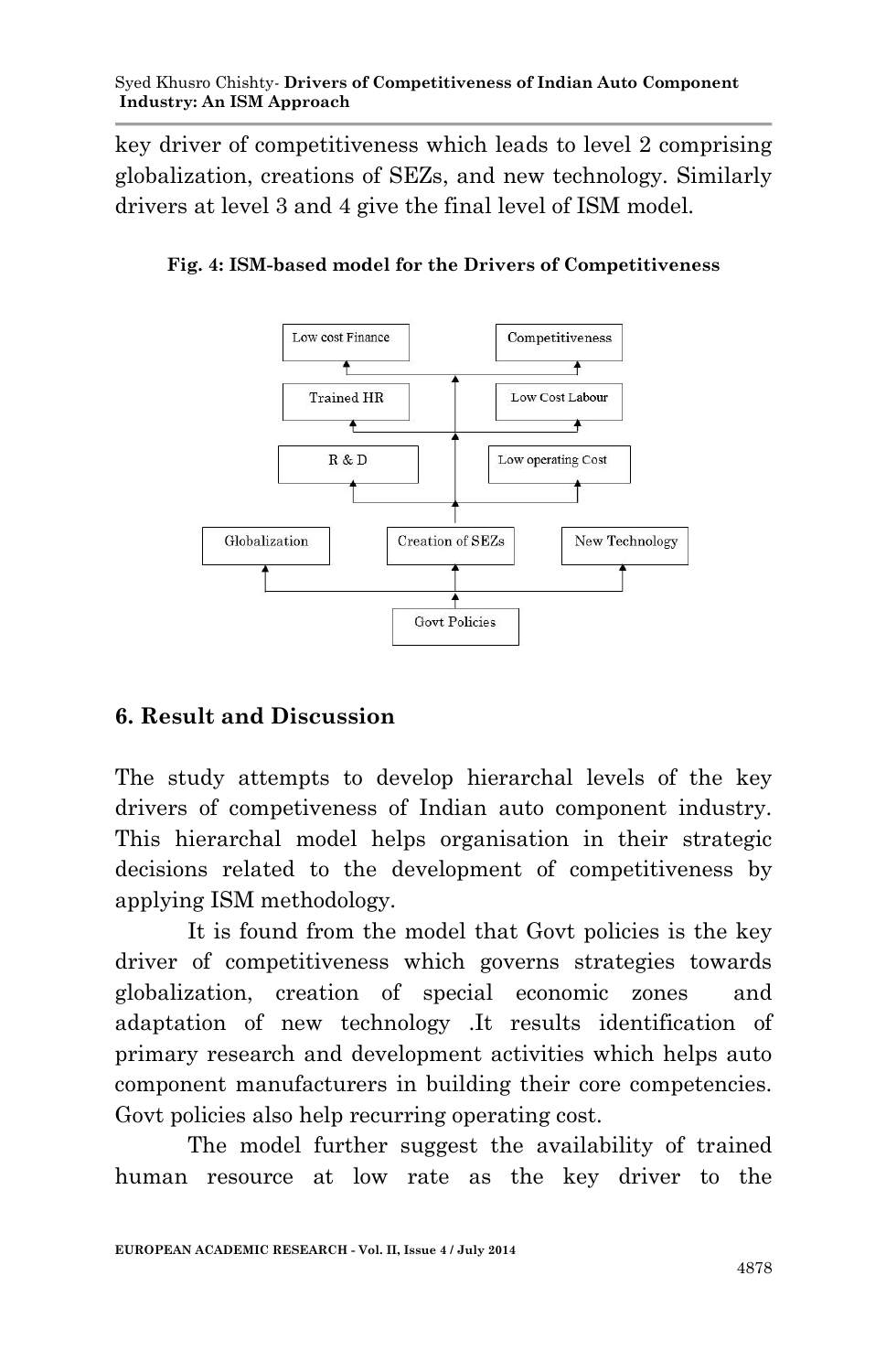competitiveness of Indian auto component industry which interns leads to low cost finance and competitiveness.

#### **REFERENCES**

- Agarwal, A. 2004. "Performance of Export Processing Zones: A Comparative Analysis of India, Sri Lanka and Bangladesh." Retrieved February 19, 2011, from web site: http://www.scholar.google.com
- Balasubramanian, M. H. 2005. "Technology innovation in Indian small enterprises: dimensions, intensity and implications." *International journal of technology management* 30 (1/2): 188-203.
- Borgave, S. and Chaudhari, J.S. 2010. "Indian Auto Component Industry: Challenges Ahead." *International Journal of Economics and Business Modelling* 1(2): 1-11.
- DeNoble, A.F. and Galbraith, C.S. 1992. "Competitive strategy and high technology regional/site location decisions: a cross country study of Mexican and US electronic component firms." *The Journal of High Technology Management Research* 3(1): 19-37.
- Faisal, M. and Rehman, A. 2008. "Awareness of Islamic banking in India-an empirical study." *Journal of Management Research* 4 (1): 13-27.
- Galbraith, C. and De Noble, A. F. 1988. "Location decisions by high technology firms: a comparison of firm size, industry type and institutional form." *Entrepreneurship Theory and Practice* 13 (Winter): 31-48.
- GCR. 2004. "Global Competitiveness Report, World Economic Forum." Available at www.weforum.org/issues/globalcompetitiveness accessed on January 10, 2012.
- GCR. 2005. "Global Competitiveness Report, World Economic Forum." Available at www.weforum.org/issues/globalcompetitiveness accessed on January 10, 2012.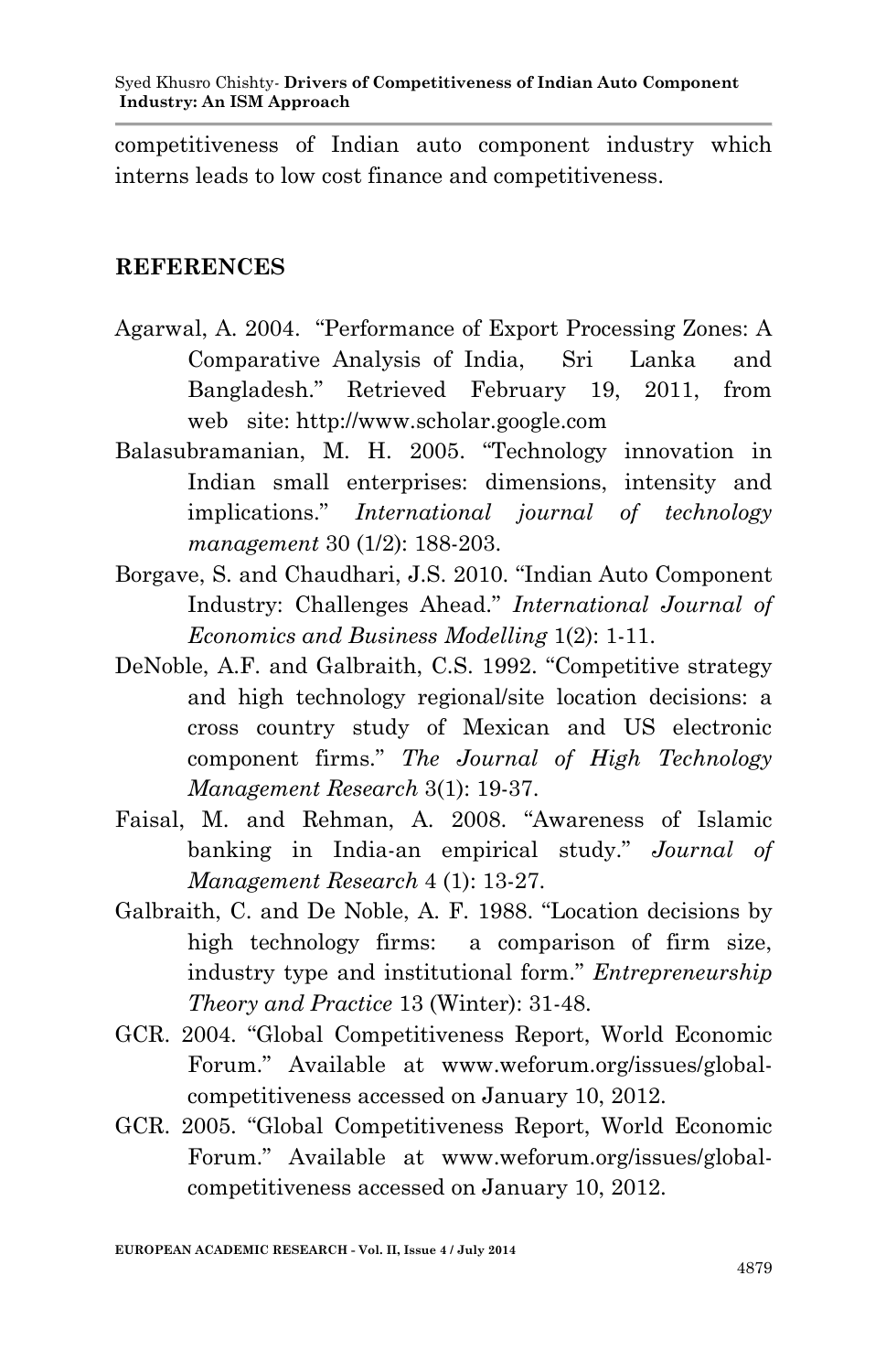- GCR. 2006. "Global Competitiveness Report, World Economic Forum." Available at www.weforum.org/issues/globalcompetitiveness accessed on January 10, 2012.
- GCR. 2007. "Global Competitiveness Report, World Economic Forum." Available at www.weforum.org/issues/globalcompetitiveness accessed on January 10, 2012.
- Ghosh, S. and Yamarik, S. 2004. "Are regional trading arrangements trade creating?. An application of extreme bounds analysis." *Journal of International Economics* 63: 369-396.
- Godet, M. 1986. Introduction to *La Prospective, Seven Key Ideas and One Scenario Method*. 134-157
- Gunagwen, M. 2001. *The theory and practice of free economic zones: A case study of Tianjin*, *People Republic of China*. Germany: University of Heidelberg.
- Hekman, J.S. 1992. "What are businesses looking for?" Federal Reserve Bank of Atlanta. *Economic Review* 67: 6-19.
- Hopp, W. J. and Spearman, M. L. 2000. *Factory physics: foundations of manufacturing management.* New York: McGraw Hill Higher Education.
- Joshi, D., Rathore, A. P. S., Dipti, S., and Bimal, N. 2010. "Determinants of competitiveness and their relative importance: a study of Indian auto-component industry." *International Journal of Services and Operations Management*. 10(4): 426-448.
- Khalil, T.M. 2000. *Management of Technology: The Key to Competitiveness and Wealth Creation*. Singapore: McGraw-Hill.
- Krajewski, L. & Ritzman. J. 1996. "Unlocking the potential of advanced manufacturing technologies." *Journal of operations management* 5: 331- 347.
- Lumax annual report. 2012. Lumax Industries limited. Available at www.lumax industries.com /pdf/annualreport-2011-2012.pdf accessed on October 12, 2013.